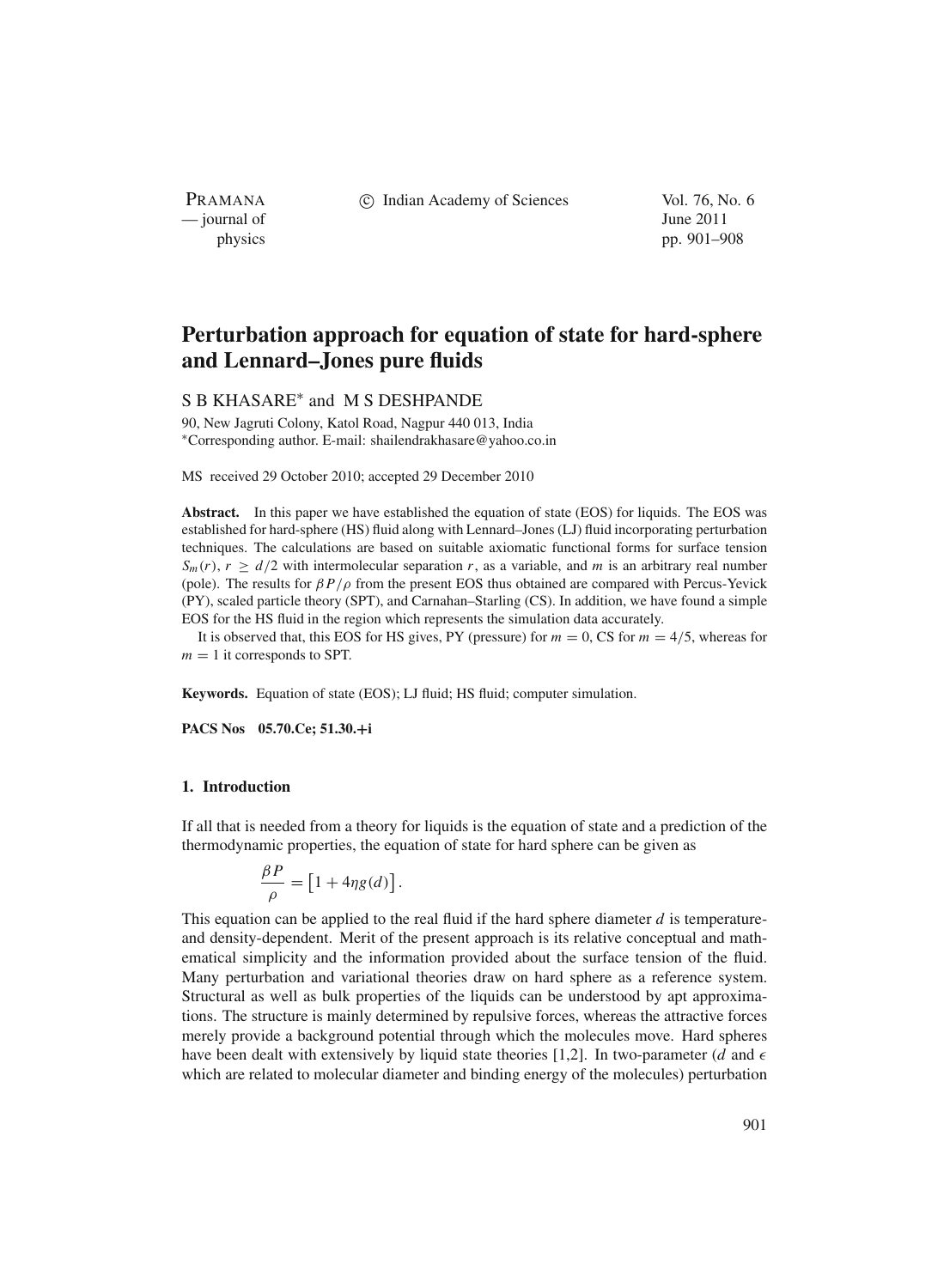and variational theories, at higher temperatures repulsive part is dominant whereas at lower temperatures attractive part plays the vital role.

To predict the thermodynamic properties, radial distribution function (RDF) should be developed using intermolecular pair potential. Only contact values appear explicitly, rather than the complete RDF in EOS. Therefore, understanding the contact values of the RDF denoted by  $g(d)$  in hard core fluid, and  $g(d, \epsilon)$  for LJ fluid is sufficient to obtain the EOS. Here *d* is the distance of separation at contact between the centres of two interacting fluid particles. The thermodynamic and structural properties of the realistic model can be obtained using more precise and well-defined probability distribution function [3,4] in a perturbation theory. Here, we assume surface tension as some arbitrary function of the cavity with radius  $r = d$  and  $\epsilon$  as the binding energy.

The present work is organized as follows: Section 2.1 deals with the computation of the work done for  $r \le d/2$ . Section 2.2 deals with work done for  $r > d/2$ . In §2.3 evaluation of constants *A* and *B* is carried out as also the equation of state has been derived using boundary conditions. Results are discussed in §3. Section 4 gives conclusion.

#### **2. Formulation of work done**

Consider the formation of a cavity of radius *r* in a hard-sphere fluid. Let  $\rho G(r, \rho)$  be the concentration of the centres of the spheres on the surface of the cavity. The cavity plays exactly the role of another hard sphere of diameter  $(2r - d)$ , as it excludes the centres of other particles from the spherical region. The function  $G(r)$  can be calculated using probability considerations.  $d p_c(r) = 4\pi r^2 \rho G(r) dr$  is the conditional probability that a particle is found in the spherical shell of thickness d*r* at distance *r* from the centre of the cavity. The probability that a cavity of radius  $r < d/2$  is empty is  $p(r) = 1 - (4/3)\pi r^3 \rho$ , as one particle, at the most, may be located there.

The probability that a spherical shell contains the molecule may be represented as

$$
-dp(r) = p(r) \cdot dp_c(r) = p(r) \left[ \rho G(r) 4\pi r^2 dr \right].
$$

The above two expressions lead to

$$
G(r) = (1 - (4/3)\pi r^3 \rho)^{-1}; \quad r < d/2.
$$

## 2.1 *Probability function approach (PFA) for work done and radial distribution function*  $g(r)$  *in a pure liquid for*  $r < d/2$

Let us consider a cavity of volume v in a liquid having volume V about a specific point. The probability  $p(v)$  of finding a molecule in the cavity may be expressed as

$$
p(v) = v\rho, \quad \rho = N/V
$$

and probability of the cavity being empty is  $[1 - p(v)]$ .

We state the general expression for probability  $p(d)$  for cavity being empty as

$$
p(d) = \frac{\int_0^R e^{-\beta u(r)} 4\pi r^2 dr}{\int_0^R 4\pi r^2 dr}; \quad r \le d; \quad R = \left[\frac{3V}{4\pi}\right]^{1/3}, \quad \beta = \frac{1}{k_B T}.
$$
 (1)

902 *Pramana – J. Phys.***, Vol. 76, No. 6, June 2011**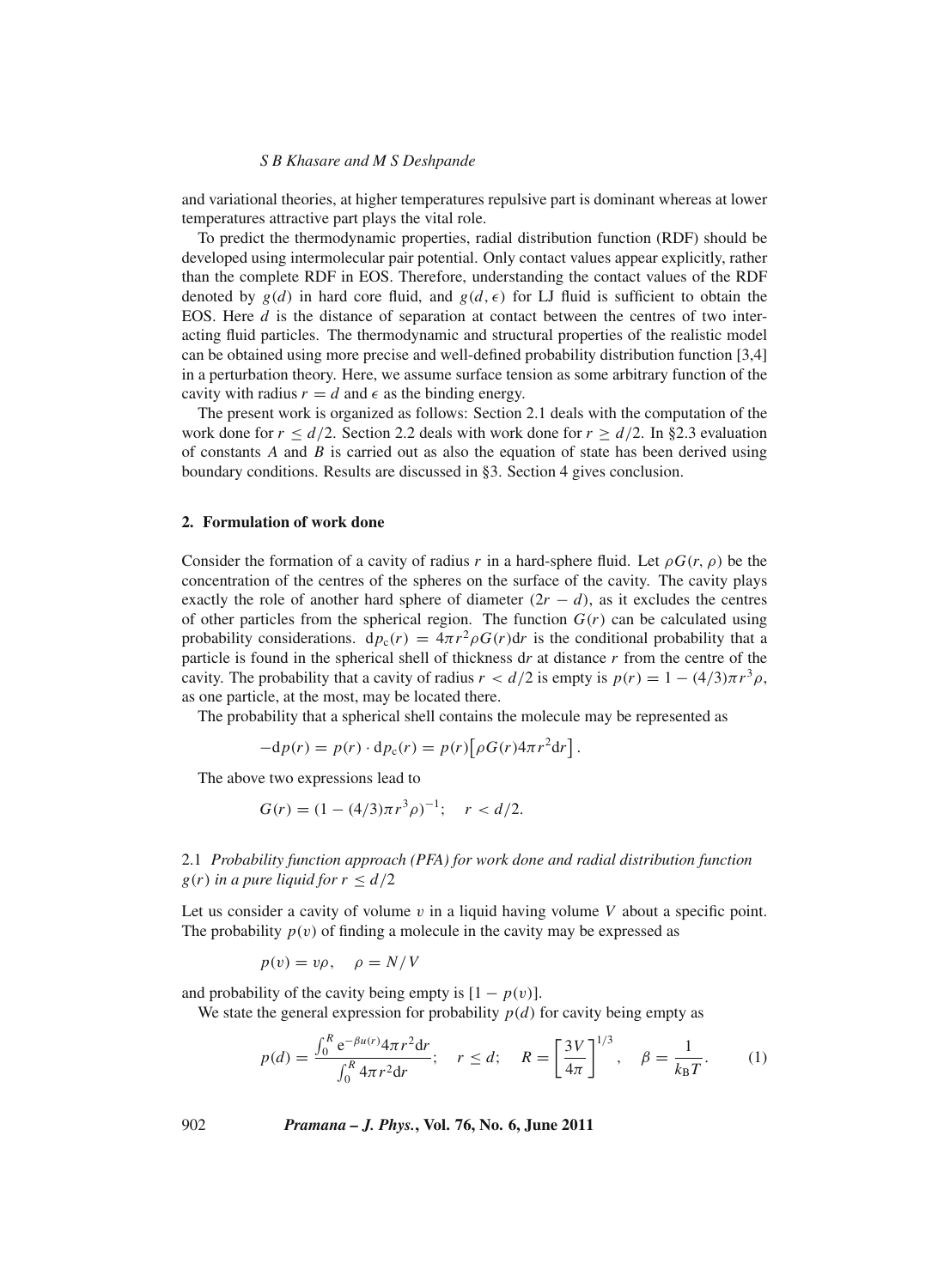#### *Hard sphere and Lennard–Jones pure fluids*

In this equation the interaction pair potential  $u(r)$  can be treated as hard-sphere potential  $u_{\text{HS}}$  if  $r < d$ , and  $u(r)$  can be treated as  $u_{\text{LI}}$  potential if  $r \geq d$ . Therefore, we have

$$
u(r) = u_{\text{HS}}, \quad r < d; u(r) = u_1(r) = 4\epsilon \left[ \left( \frac{\sigma}{r} \right)^{12} - \left( \frac{\sigma}{r} \right)^6 \right], \quad \sigma = \alpha d, \quad r \ge d
$$

as the interaction pair potential,  $\epsilon$  is the depth of LJ potential,  $\alpha$  relates HS parameter *d* to the corresponding LJ parameter  $\sigma$ . With the help of hard-sphere potential, we define the heaviside function as follows:

$$
\exp[-\beta u_{\text{HS}}] = \text{Heaviside}(r - d);
$$
  
Heaviside(r - d) = 0, r < d; Heaviside(r - d) = 1, r \ge d. (3)

Now  $p(d)$  is evaluated by removing higher-order terms  $O(d^6)$ . The expression for probability  $p(d)$  is stated as the sum of two parts,  $p_0(d)$  for hard-sphere potential and  $[p_1(d)]$ and  $p_2$  ( $d$ )] are grouped together as LJ potential, that is,

$$
p(d) = p_0(d) + [p_1(d) + p_2(d)] = 1 - \frac{d^3 N}{R^3} f(\beta \epsilon),
$$

where  $p_0(d)$  is related to hard-sphere parameter *d*, and  $[p_1(d), p_2(d)]$  are related to the variables  $\epsilon$  and  $d$ .

$$
p_0(d) = \left[1 - \frac{d^3 N}{R^3}\right], \quad p_1(d) = \left[\frac{f_1 \beta \epsilon d^3 N}{R^3}\right], \quad p_2(d) = \left[\frac{f_2 \beta^2 \epsilon^2 d^3 N}{R^3}\right],
$$
  

$$
f_1(\alpha) = -3\left[\frac{4}{9}\alpha^{12} - \frac{4}{3}\alpha^6\right], \quad f_2(\alpha) = \frac{3}{2}\left[\frac{16}{21}\alpha^{24} - \frac{32}{15}\alpha^{18} + \frac{16}{9}\alpha^{12}\right],
$$
  

$$
f(\beta \epsilon) = 1 - f_1 \beta \epsilon - f_2 \beta^2 \epsilon^2.
$$

For hard sphere,  $p_0(r)$  is the probability [2] that a cavity is empty. General expression for probability  $p(r)$  can now be as follows:

$$
p(r) = p_0(r) + [p_1(r) + p_2(r)] = 1 - \frac{r^3 N}{R^3} f(\beta \epsilon), \quad r \le d/2.
$$
 (4)

The probability that a spherical shell contains a molecule can be represented as

$$
-dp(r) = p(r) \cdot dp_c(r) = p(r)[\rho G(r) 4\pi r^2 dr],
$$

where

$$
p_0(r) = \left[1 - \frac{r^3 N}{R^3}\right] = \left[1 - \frac{(4\pi r^3/3)N}{V}\right], \quad p_1(r) = \left[\frac{f_1 \beta \epsilon r^3 N}{R^3}\right],
$$

$$
p_2(r) = \left[\frac{f_2 \beta^2 \epsilon^2 r^3 N}{R^3}\right].
$$

In terms of the reduced number density  $\eta = \frac{\pi}{6} \rho d^3$ , the number density  $\rho = N/V$ , and N is the Avogadro number, the above equation can be expressed as

$$
p(r) = p_0(r) + [p_1(r) + p_2(r)] = 1 - \frac{8\eta r^3}{d^3} f(\beta \epsilon),
$$
\n(5)

*Pramana – J. Phys.*, Vol. 76, No. 6, June 2011 
$$
903
$$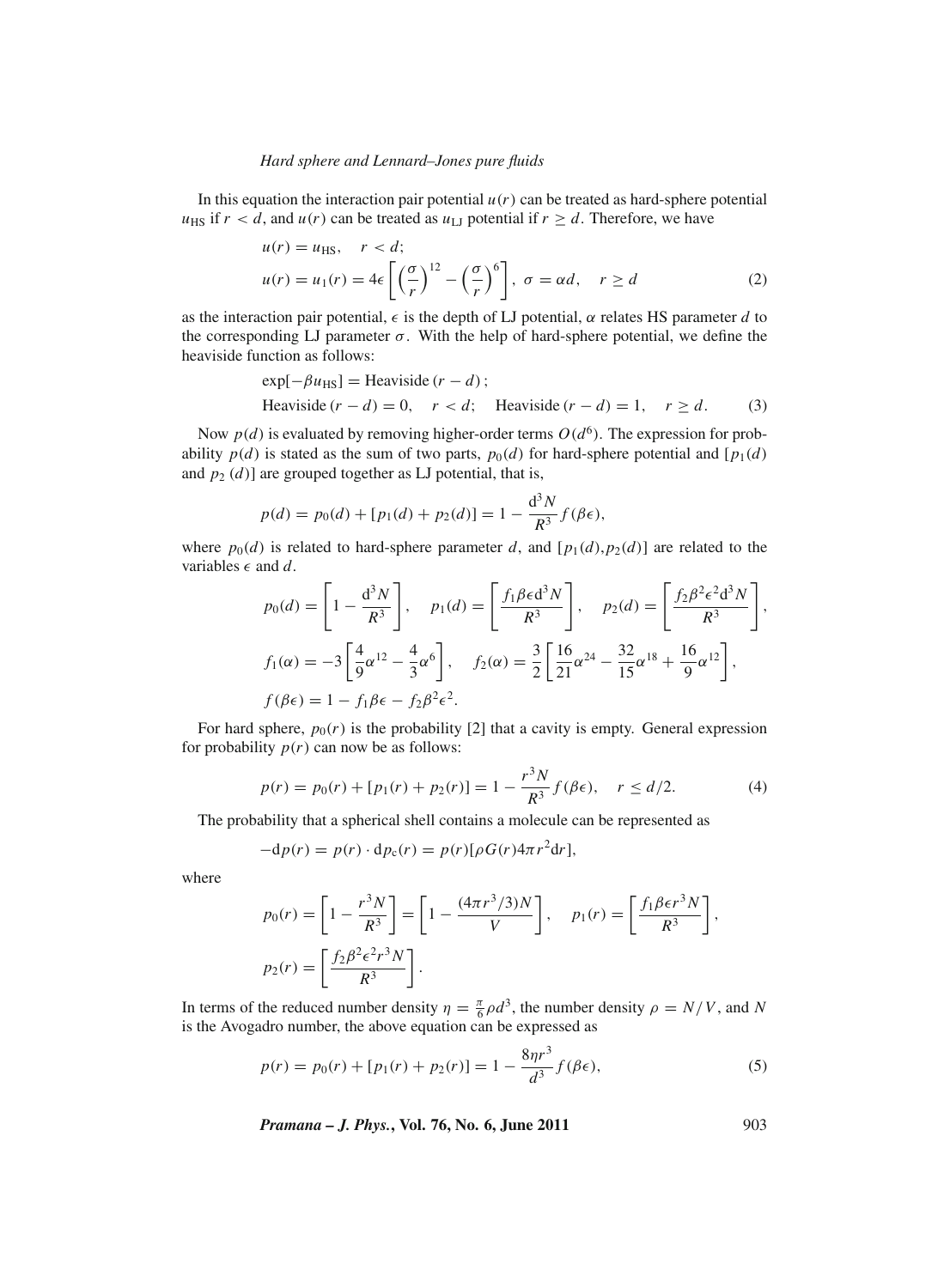where

$$
p_0(r) = \left[1 - \frac{8\eta r^3}{d^3}\right], \ \ p_1(r) = \left[\frac{8\eta f_1 \beta \epsilon r^3}{d^3}\right], \ \ p_2(r) = \left[\frac{8\eta f_2 \beta^2 \epsilon^2 r^3}{d^3}\right].
$$

The relation [5]

$$
\beta W(r) = -\ln[p(r)], \quad r \le d/2 \tag{6}
$$

gives the reversible work  $W(r)$  necessary for creating a cavity of radius  $r$  in the real fluid.  $p(r)$ , *W* and *G* depend exclusively on  $(r, \eta, \epsilon)$ . *W*(*r*) is obtained by removing higher-order terms  $O(\eta^2)$ , and split into two parts as follows:

$$
\beta W = \beta W_0 + [\beta W_1 + \beta W_2], \quad r \le d/2.
$$
\n
$$
\beta W_0 = -\ln\left[1 - \frac{8\eta r^3}{d^3}\right], \quad \beta W_1 = \left[\frac{8\eta f_1 \beta \epsilon r^3}{d^3}\right], \quad \beta W_2 = \left[\frac{8\eta f_2 \beta^2 \epsilon^2 r^3}{R^3}\right].
$$
\n(7)

 $W_0$  corresponds to hard-sphere interaction potential, whereas  $[W_1, W_2]$  relates to perturbing LJ potential part. Expression for  $[(dW_0/dr), (dW_1/dr), (dW_2/dr)]$  can be written as

$$
\beta \frac{dW_0}{dr} = \frac{24\eta r^2}{d^3 [1 - \frac{8\eta r^3}{d^3}]} , \quad \beta \frac{dW_1}{dr} = \left[ \frac{24\eta f_1 \beta \epsilon r^2}{d^3} \right] ,
$$

$$
\beta \frac{dW_2}{dr} = \left[ \frac{24\eta f_2 \beta^2 \epsilon^2 r^2}{d^3} \right].
$$

Normally *W*(*r*) is related to the thermodynamic work done against external force (pressure) and internal force (surface tension). Combining two equations (eqs (4) and (6)) we have

$$
\frac{\mathrm{d}p}{p} = -\beta \,\mathrm{d}W = -4\pi\rho G(r)r^2 \mathrm{d}r, \quad r \le d/2. \tag{8}
$$

Now we can express  $G(r)$  as

$$
G(r) = \frac{\beta}{\rho} \left[ \frac{\mathrm{d}W}{\mathrm{d}V} \right] = \frac{1}{\left[ 1 - \frac{8\eta r^3}{d^3} \right]} + \beta \epsilon f_1 + \beta^2 \epsilon^2 f_2, \quad r \le d/2. \tag{9}
$$

2.2 *Thermodynamic function approach (TFA) for work done and radial distribution function*  $G(r)$  *for*  $r \ge d/2$ 

Work done is stated as

$$
dW(r) = P dV - S dA = k_B T \rho G(r) dV.
$$
\n(10)

Here  $dA$  and  $dV$  are the increase in surface area and volume respectively. For a real fluid, hard-sphere potential along with perturbing potential LJ contribute effective net positive value for surface tension *S*.

Therefore, from the above equation we have the following expression for  $G(r)$ :

$$
G(r) = \frac{[P - \frac{2S}{r}]}{\rho k_B T}.
$$
\n<sup>(11)</sup>

904 *Pramana – J. Phys.***, Vol. 76, No. 6, June 2011**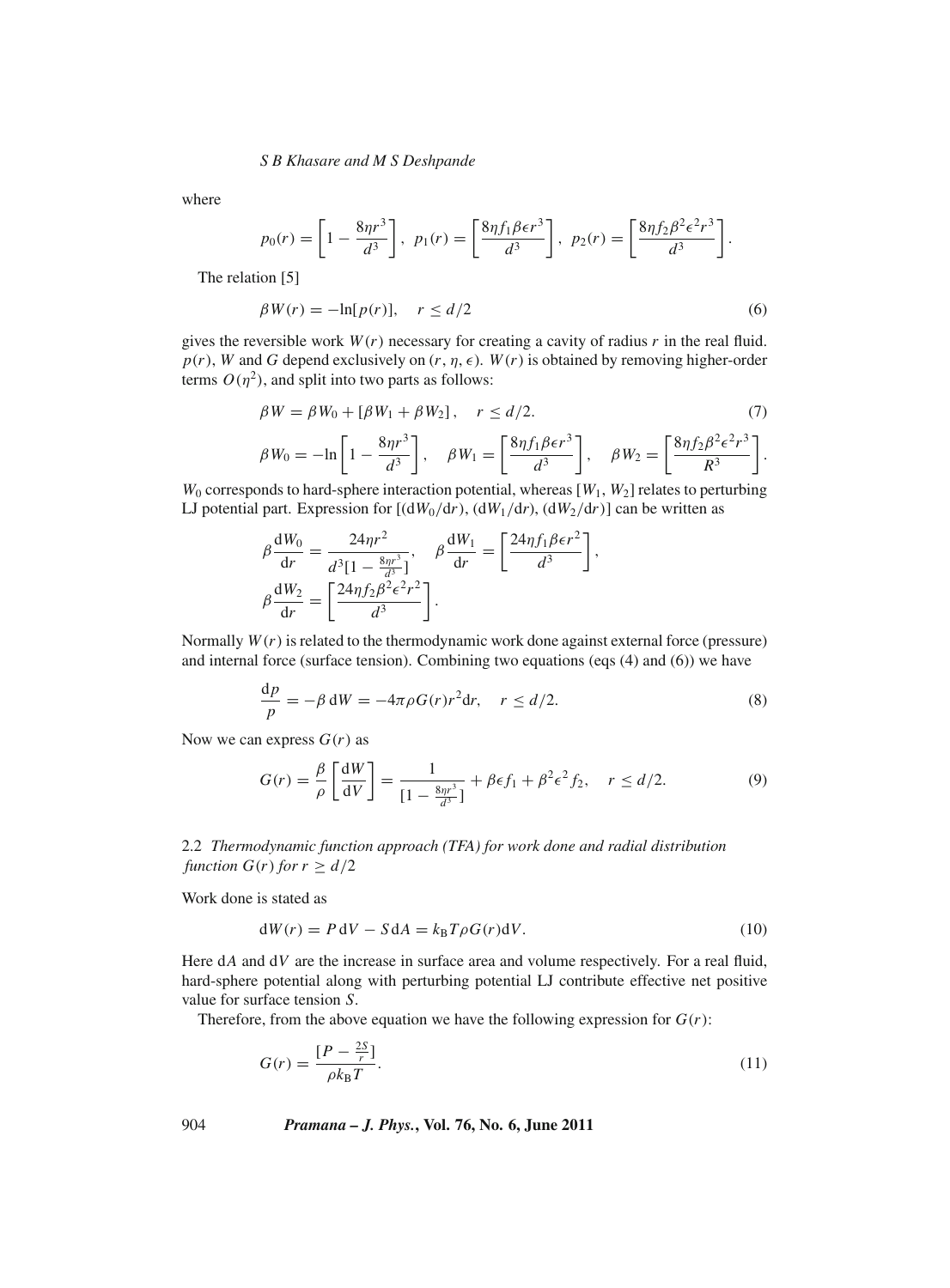## *Hard sphere and Lennard–Jones pure fluids*

But the equation of state for a fluid in terms of hard-sphere diameter *d* and binding energy  $\epsilon$  is expressed [2] as

$$
\frac{\beta P}{\rho} = \left[1 + 4\eta g(d)\right].\tag{12}
$$

Thermodynamic properties can be obtained by requiring that radial distribution function is to be continuous at a contact point. Hence we can write  $g_{(PFA)}(d) = G_{(TFA)}(d)$ 

$$
g(d) = G(d) \tag{13}
$$

and we say that empty sphere of radius *d* affects the remainder of the fluid precisely like another molecule. Thus, eq. (11) can be written as

$$
\frac{\beta P}{\rho} = [1 + 4\eta G(d)].\tag{14}
$$

To proceed further, we need to know the dependence of  $r$  on surface tension  $S(r)$ . For surface tension,  $r$  is not too small but finite. We assume  $[6]$  the following expression:

$$
S(r) = S_0 \left[ 1 + 2\delta \left( \frac{d}{r} \right)^m \right], \quad r \ge d/2,
$$
\n(15)

where *A* and *B* are constants to be determined. Surface tension, suggested by Kirkwood and Buff [7] can be obtained for  $m = 1$  as

$$
S(r) = S_0 \left[ 1 + 2\delta \left( \frac{d}{r} \right) \right], \quad r \ge d/2. \tag{16}
$$

Here efforts are taken to obtain the EOS. As a starting point, we assume the following functional form:

$$
S(r) = S_m(r) = A + B \left[ \frac{m}{(d/r)^2} - \frac{(1+m)}{(d/r)^1} \right], \quad r \ge d/2.
$$
 (17)

On substitution of  $S_m(r)$ , we get the corresponding  $G_m(r)$  as given below:

$$
G_m(r) = \frac{\beta P}{\rho} - \frac{d}{r}A + \left[-m\frac{r}{d} + 1 + m\right]B, \quad r \ge d/2.
$$

## 2.3 *E*v*aluation of A and B*

We use condition of continuity,  $G(r)$  and  $dG(r)/dr$ , for the evaluation of *A* and *B* at  $r =$  $d/2$  (contact point). We have expression for  $G(r)$  as

$$
G(r) = \frac{1}{[1 - \frac{8\eta r^3}{d^3}]} + \beta \epsilon f_1 + \beta^2 \epsilon^2 f_2, \quad r \le d/2.
$$

We also have the following expressions for  $G(r)$ :

$$
G(r) = G_m(r) = -\frac{1}{(-1+4\eta)} + \left[\frac{4\eta}{(-1+4\eta)} - \frac{d}{r}\right]A + \left[-m\frac{r}{d} + 1 + m - \frac{4\eta}{(-1+4\eta)}\right]B, \quad r \ge d/2.
$$

*Pramana – J. Phys.***, Vol. 76, No. 6, June 2011** 905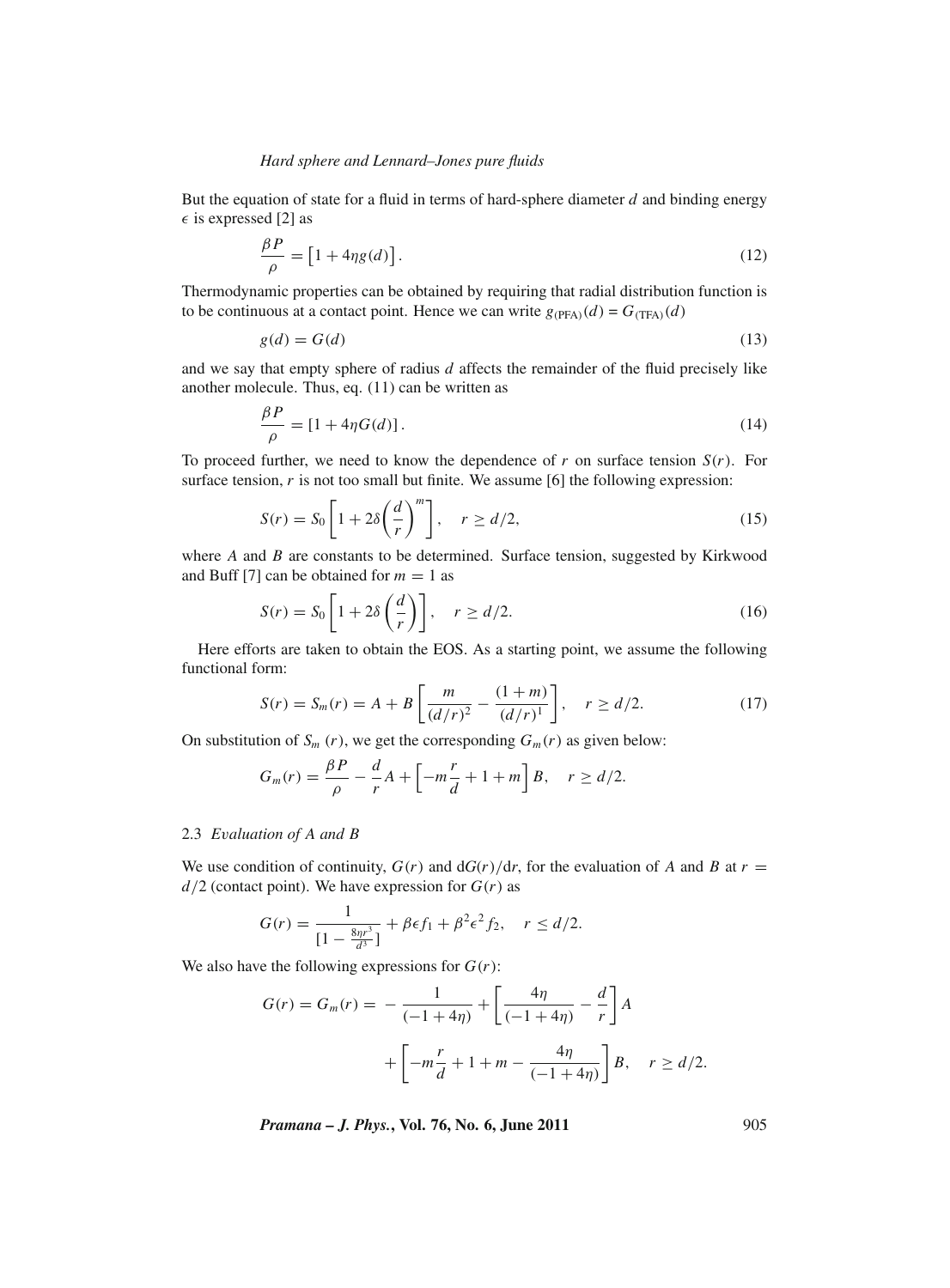The values for *A* and *B* are worked out as follows:

$$
A = A_{sol}(0)_m + A_{sol}(1)_m, \quad B = B_{sol}(0)_m + B_{sol}(1)_m,
$$
\n(18)

where

$$
A_{sol}(0)_m = \frac{(3/4)\eta(-2+3m\eta)}{(\eta-1)^2(m\eta-1)};
$$
  
\n
$$
A_{sol}(1)_m = \frac{(1/3)(-3+\alpha^6)(-1+4\eta)\beta\epsilon\alpha^6 m}{(m\eta-1)};
$$
  
\n
$$
B_{sol}(0)_m = \frac{3\eta^2}{(\eta-1)^2(m\eta-1)};
$$
  
\n
$$
B_{sol}(1)_m = \frac{(4/3)\alpha^6\beta\epsilon(-3+\alpha^6)(-1+4\eta)}{(m\eta-1)}
$$

0 represents reference potential and 1 is used for the perturbing LJ potential. Equation of state for the model fluid can now be stated as

$$
\beta P/\rho = Z(SBK) = eq(0)m + eq(1)m.
$$
\n(19)

In this equation, if the perturbing LJ potential is absent then the equation represents the hard-sphere liquid. On the other hand, if we introduce the perturbing LJ potential, this equation represents the LJ liquid only, and hard-sphere reference potential does not have any role to play.

$$
eq(0)m = \frac{\left[1 + (2 - m)\eta + (3 - 2m)\eta^2\right]}{(1 - \eta)^2 (1 - m\eta)};
$$
  
\n
$$
eq(1)m = \frac{(f_1 \beta \epsilon + f_2 \beta^2 \epsilon^2)(m - 4)\eta}{(1 - m\eta)}.
$$
\n(20)

## **3. Results**

In this section we have carried out the comparative study of compressibility factor *Z* for different EOS. Results are presented in tabular form for hard sphere (table 1) as well as for Lennard–Jones liquid (table 2).

 $Z1 = Z(SBK)_{m=3/4}$ ,  $Z2 = Z(CS)$ ,  $Z3 = Z(SPT)_{m=1}$ ,  $Z4 = Z(PY(P))_{m=0}$ ,  $Z5 =$  $Z(SBK)_{m=4/5}$  denote different EOS in table 1 and  $Z1 = Z(SBK)_{m=3/4}$ ,  $Z2 = Z(BH2)$ , denote different EOS in table 2.

#### 3.1 *Case A: Hard-sphere potential*

Comparative study of table 1 suggests that EOS presented gives values of *Z* well in agreement with *Z*(MD).

$$
Z1(SBK) = eq(0)3/4 = \frac{[4+5\eta+6\eta^2]}{(1-\eta)^2(4-3\eta)}.
$$
 (21)

906 *Pramana – J. Phys.***, Vol. 76, No. 6, June 2011**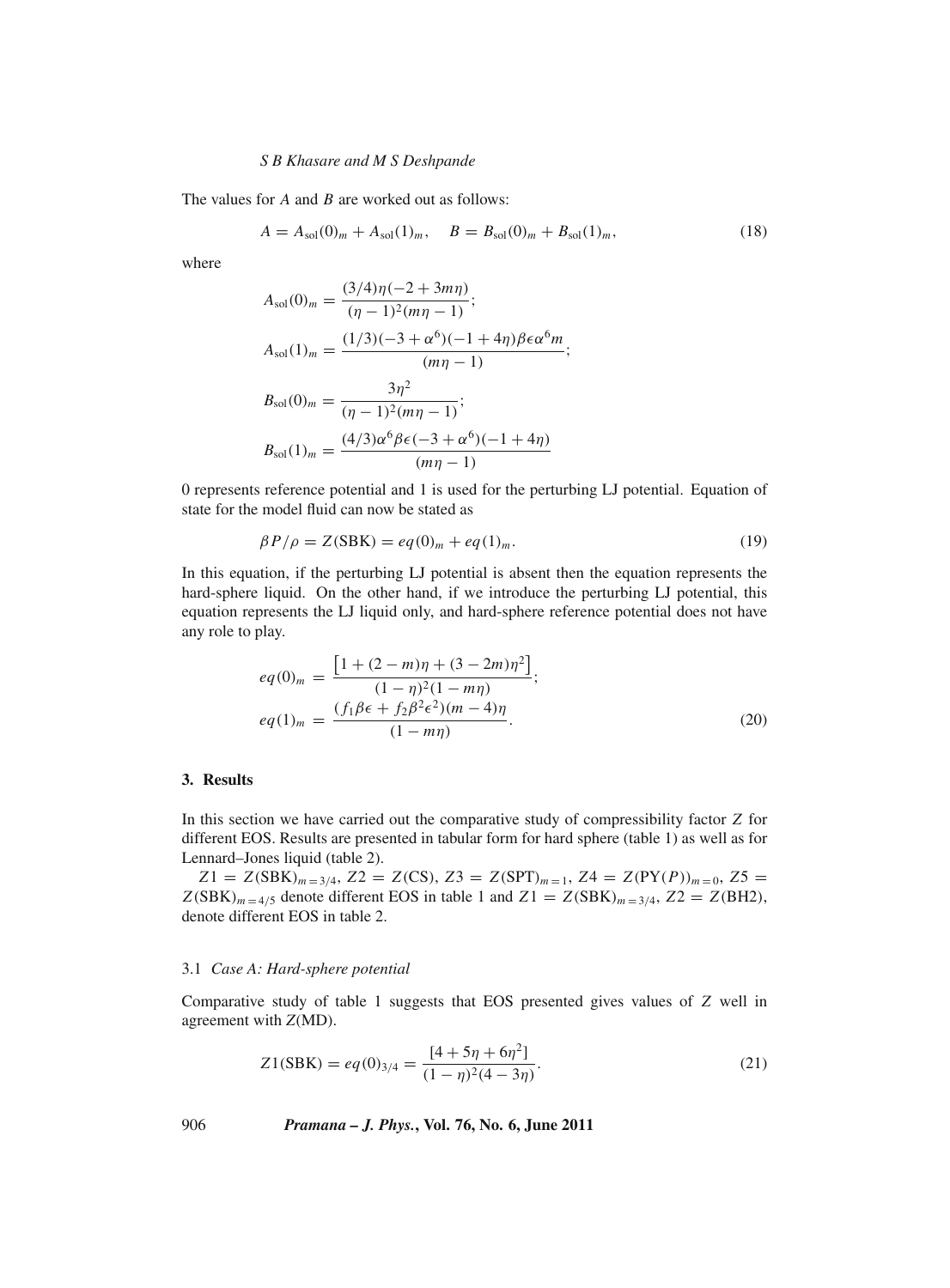*Hard sphere and Lennard–Jones pure fluids*

| η     | Z(MD) | Z1(SBK) | Z2(CS) | Z3(SPT) | Z4(PY) | Z5(SBK) |
|-------|-------|---------|--------|---------|--------|---------|
| 0.052 | 1.24  | 1.24    | 1.24   | 1.24    | 1.24   | 1.24    |
| 0.105 | 1.55  | 1.55    | 1.55   | 1.55    | 1.55   | 1.55    |
| 0.157 | 1.96  | 1.97    | 1.97   | 1.97    | 1.95   | 1.97    |
| 0.209 | 2.52  | 2.52    | 2.52   | 2.54    | 2.48   | 2.52    |
| 0.262 | 3.27  | 3.27    | 3.26   | 3.31    | 3.17   | 3.27    |
| 0.314 | 4.29  | 4.29    | 4.28   | 4.38    | 4.09   | 4.30    |
| 0.367 | 5.71  | 5.70    | 5.71   | 5.90    | 5.32   | 5.74    |
| 0.419 | 7.73  | 7.71    | 7.75   | 8.12    | 7.00   | 7.74    |
| 0.471 | 10.70 | 10.63   | 10.75  | 11.45   | 9.33   | 10.77   |
| 0.524 | 15.00 | 14.99   | 15.30  | 16.63   | 12.64  | 15.26   |

**Table 1.** Different equations of state (EOS) for hard-sphere potential.

For  $m = 1$ , we have Percus–Yevick PY(compressibility) =  $Z(SPT)$  as

$$
Z3(SPT) = eq(0)1 = \frac{[1 + \eta + \eta^{2}]}{(1 - \eta)^{3}}.
$$
 (22)

For  $m = 0$ , we have Percus–Yevick PY(pressure) =  $Z(PY)$  as

$$
Z4(PY) = eq(0)_0 = \frac{[1+2\eta+3\eta^2]}{(1-\eta)^2}.
$$
\n(23)

And for  $m = 4/5$ , results numerically close to Carnahan–Starling =  $Z(CS)$ ,

$$
Z2(CS) \approx Z5(SBK) = eq(0)_{4/5},
$$
\n(24)

$$
Z2(CS) = \frac{\left[1 + \eta + \eta^2 - \eta^3\right]}{(1 - \eta)^3}; \quad eq(0)_{4/5} = \frac{\left[5 + 6\eta + 7\eta^2\right]}{(1 - \eta)^2(5 - 4\eta)}.
$$
 (25)

| $\eta$ | Z(MD) | Z1(SBK) | Z2(BH2) |
|--------|-------|---------|---------|
| 0.052  | 0.72  | 0.75    | 0.74    |
| 0.105  | 0.50  | 0.54    | 0.52    |
| 0.157  | 0.35  | 0.38    | 0.36    |
| 0.209  | 0.27  | 0.30    | 0.26    |
| 0.262  | 0.30  | 0.35    | 0.27    |
| 0.288  | 0.41  | 0.45    | 0.35    |
| 0.340  | 0.80  | 0.85    | 0.74    |
| 0.393  | 1.73  | 1.64    | 1.64    |
| 0.445  | 3.37  | 3.06    | 3.36    |
| 0.497  | 6.32  | 5.49    | 6.32    |

**Table 2.** Different equations of state (EOS) for Lennard–Jones fluid at critical temperature.

*Pramana – J. Phys.***, Vol. 76, No. 6, June 2011** 907